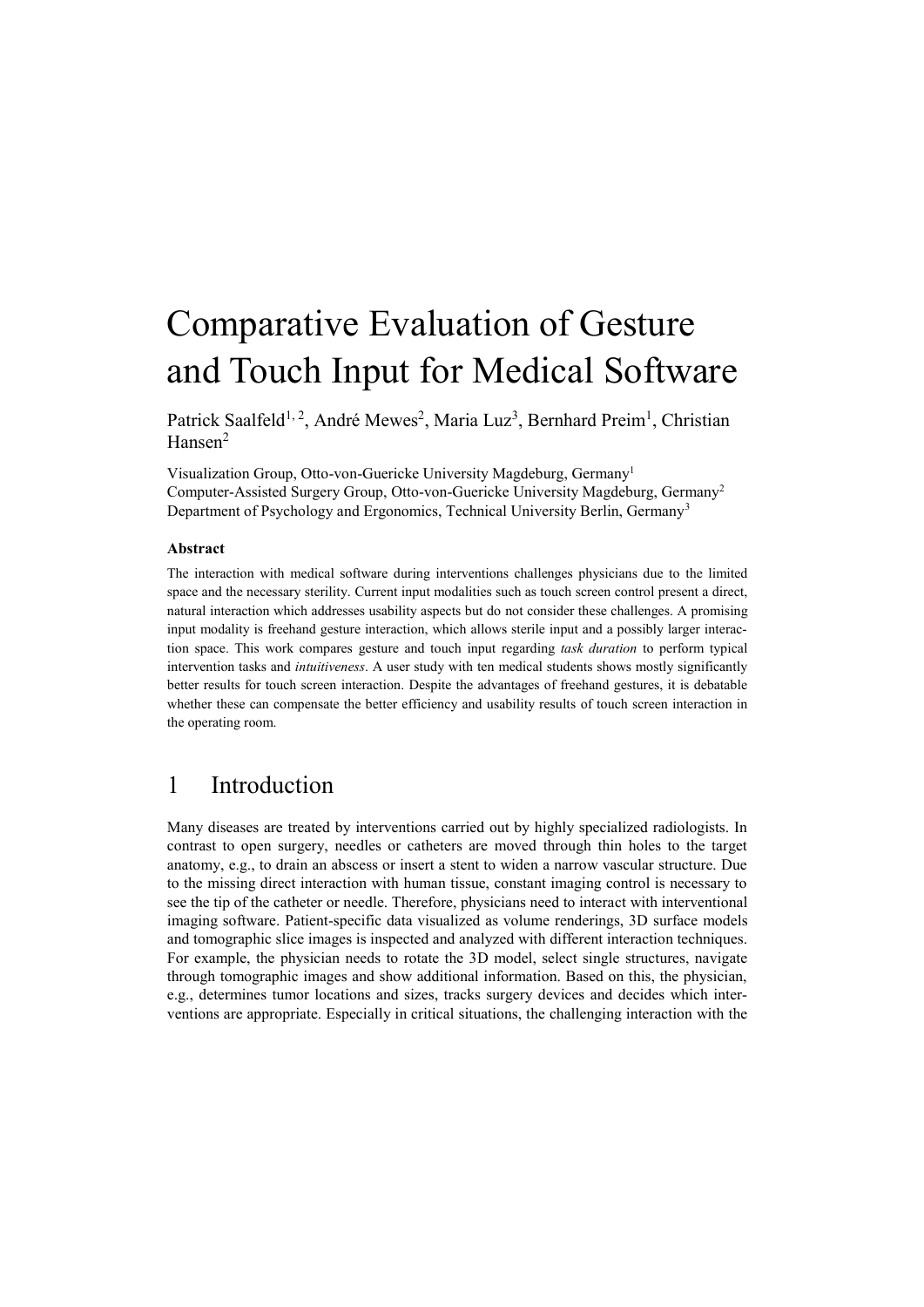complex interventional imaging software needs to be efficient and usable. Currently, controlling the software is realized with different approaches:

- A technical assistant controls the software from a non-sterile room with voice commands from the surgeon (Hübler et al. 2014; O'Hara et al. 2014). This indirect interaction method is inefficient and error-prone, since misunderstandings easily occur.
- The physician moves to a separate room with a workstation and uses mouse and keyboard interaction (Hübler et al. 2014). Beneath the time for moving rooms, this approach is problematic due to the aspect of sterility. The physician needs resterilization, which not only leads to longer operation time but also increases the risk of possible infections. Additionally, the interaction with 3D visualizations by indirect mouse input is not ideal.
- The medical software in the operating room is controlled with a touch screen device. The touch screen is covered with a sterile transparent foil leading to reduced usability. Furthermore, dependent on the current position of the surgeon, the touch screen is out of reach. Therefore, the physician needs to move to it or lean over the operating table to interact with it. This is problematic due to the distraction of the workflow and the ergonomic disadvantage (Hanna et al. 1998; van Det et al. 2009; Mewes et al. 2015).

New interaction styles such as 3D User Interfaces (3DUIs) and Natural User Interfaces (NUIs) offer solutions to the described problems. This work focuses on freehand gestures which address the problems in the following ways. They allow direct interaction by the physician with the interventional imaging software without the necessity to delegate instructions to a technical assistant. The interaction allows more degrees of freedom (DOF) compared to, e.g., mouse input and therefore intuitive controlling of 3D models and navigation in 3D space. An important advantage is the touchless interaction which ensures sterility, and thus, lowers the infection risk of the patient. However, the constrained space due to the close proximity of the interventional team must be considered (O'Hara et al. 2014).

We employ and improved an existing gesture set presented in (Mewes et al. 2015) and compared it with touch screen interaction for interventional imaging software. Both input modalities are evaluated in a user study regarding quantitative and qualitative aspects: First, the duration to solve typical intervention tasks and secondly, the subjective consequences of intuitive use. Our work shows that the participants perform significantly worse with gesture interaction and rate the intuitiveness of touch screen interaction higher. To use the advantage of gesture interaction, longer training times and well selected gestures for different tasks are necessary.

# 2 Related Work

3DUIs are interfaces for realizing virtual 3D space, with a special set of input and output devices, interaction techniques, and metaphors (Bowman et al. 2004; Preim & Dachselt 2015). This work focuses on freehand gesture interaction and thus, on the input and metaphor aspects of 3DUIs. Since gesture-based input is also embedded in the field of NUIs,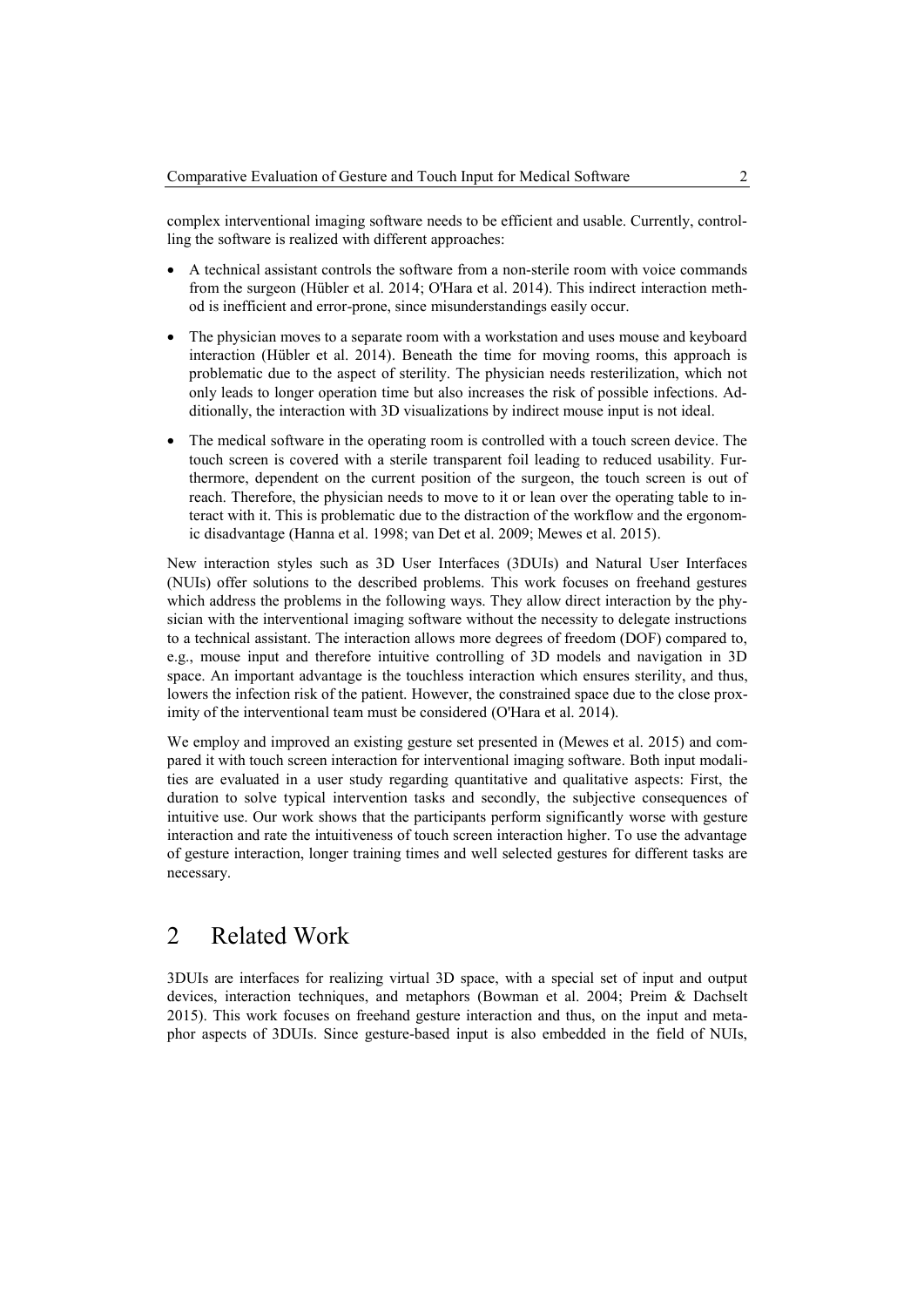3DUIs and NUIs overlap. This is supported by the fact that the user's behavior and feeling during interaction in NUIs should be close to real-world applications (Wigdor & Wixon 2011). Ritter et al. (2013) investigated the suitability of the WiiMote (Nintendo, Kyoto, Japan) to control a medical planning software during an intervention. The WiiMote was used to control a mouse cursor, hence, disadvantages such as indirect interaction and less DOF are adopted. Schwarz et al. (2011) tested gesture input in an operating room and point out that flexible and robust gesture detection helps to make the interaction and thus the interventional work more efficient. Mentis et al. (2012) present fieldwork observations in neurosurgery theatres which deal with touch and gesture interaction as a spatial concern, i.e. freehand gesture interaction supports a distal control of a medical device.

The tracking of hands is commonly realized with the motion sensing device Kinect (Microsoft, Redmond, USA). Alternatively, (Bizzotto et al. 2014) tested the Leap Motion Controller (LMC, Leap Motion Inc., San Francisco, USA) and point out better accuracy and shorter working distance compared to the Kinect. Therefore, we use the LMC in our work. There are several possibilities to obtain an appropriate gesture set. For example, Schwarz et al. (2011) individualized gestures for physicians with a gesture learning approach. This allows the integration of customized personal and workflow requirements. Alternatively, an existing gesture set can be used. We use gestures from (Mewes et al. 2015) for an intraoperative projection display prototype on the radiation shield of a multi-detector computed tomography scanner (MDCT). A user study demonstrated that this approach is useable by physicians. However, the robustness and intuitiveness need to be further improved, which is described in more detail in the next section.

## 3 Materials and Methods

This section describes the medical workflow and derives typical interaction tasks. For all tasks, gesture and touch-based interaction techniques are presented. After that, the experimental setup for the user study is explained, followed by the study design and the study procedure.

## 3.1 Medical Workflow and Interaction Tasks

Hübler et al. (2014) described and analyzed the workflow of interventional neuroradiology with frequent pattern mining. They revealed common tasks such as controlling operating room equipment, e.g., the operating table or the C-arm, a c-shaped computer tomography (CT) device. The C-arm is used to acquire computer tomographic images during the operation. The resulting data can be displayed in the operating room in different views: as *2D tomographic images* and a *3D model representation*. The surgeon needs to inspect this data to retrieve information about, e.g., the contrast agent and blood flow behavior in vessels or to determine current positions of operation devices such as a tracked ablation needle. For this, she interacts with the 2D and 3D representation of the acquired data. In the following, the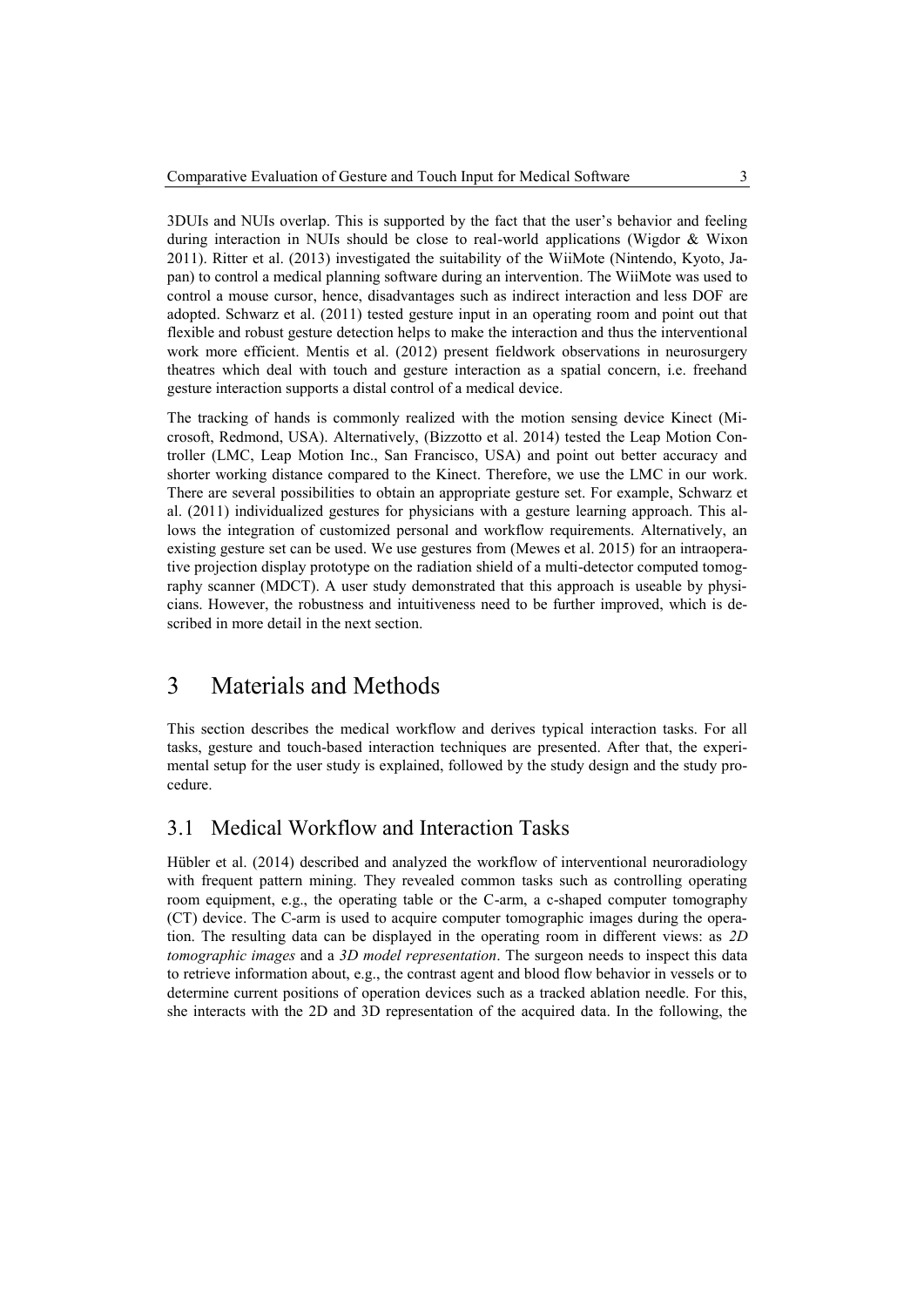derived interaction tasks for the 2D tomographic images, the 3D model representation and both views are listed:

- 2D tomographic images:
	- Cycle through the stack of images
- 3D model representation:
	- Rotation around arbitrary axis,
	- Selection of structures
- Both views:
	- Trigger button selection, e.g., to show additional information or reset the scene,
	- Zoom in to interesting structures such as tumors,
	- Zoom out to get an overview,
	- Translation of the image position or the object position

These interaction tasks can be fulfilled with different devices and interaction techniques. In this work, state-of-the-art touch screen interaction is compared with gesture input.

*Touch screen interaction.* The touch-based control is modeled after interaction with modern interventional systems such as the *CAS-ONE Liver* (CAScination AG, Bern, Switzerland). The control is primarily based on pressing buttons. The cycling is realized with "up" and "down" buttons to change to the next or previous slice in the image stack. Also, the discrete zooming is realized with "+" and "-" buttons. There are three exceptions: the rotation of the 3D model and the translation of the 2D position are realized with drag or swipe interaction on the touch screen, and structures in the 3D view can be selected by touching on them.

*Gesture interaction.* The gesture-control is realized with an improved freehand gesture-set presented by Mewes et al. (2015). They introduced five gestures to control different interaction tasks, which are shown in Fig. 1. Their grab gestures to rotate the 3D model was modified due to robustness problems. Instead, the object can be continuously rotated through tilting a hand with all five fingers extended with 3DOF (*flying hand gesture*, Fig. 1(a)). A dead zone guarantees that no unwanted rotation is performed. Zooming and translation is available in both views and realized by virtually grabbing the objects on the screen and translating the hand forward/backward for zooming and left/right/up/down for translation (*fist gesture*, Fig. 1(b)). Cycling through the 2D image stack is provided through a *circle gesture* (Fig. 1(c)) with one extended finger. The user can influence the step size by varying the circle's radius. A *click gesture* (Fig. 1(d)) is implemented for the selection of structures or buttons. To select an object, the user has to extend the index finger and thumb, point to the object and move the tip of the thumb to the knuckle of the middle finger. If no action is wanted by the user, a relaxed hand can be used as a *rest gesture* (Fig. 1(e)).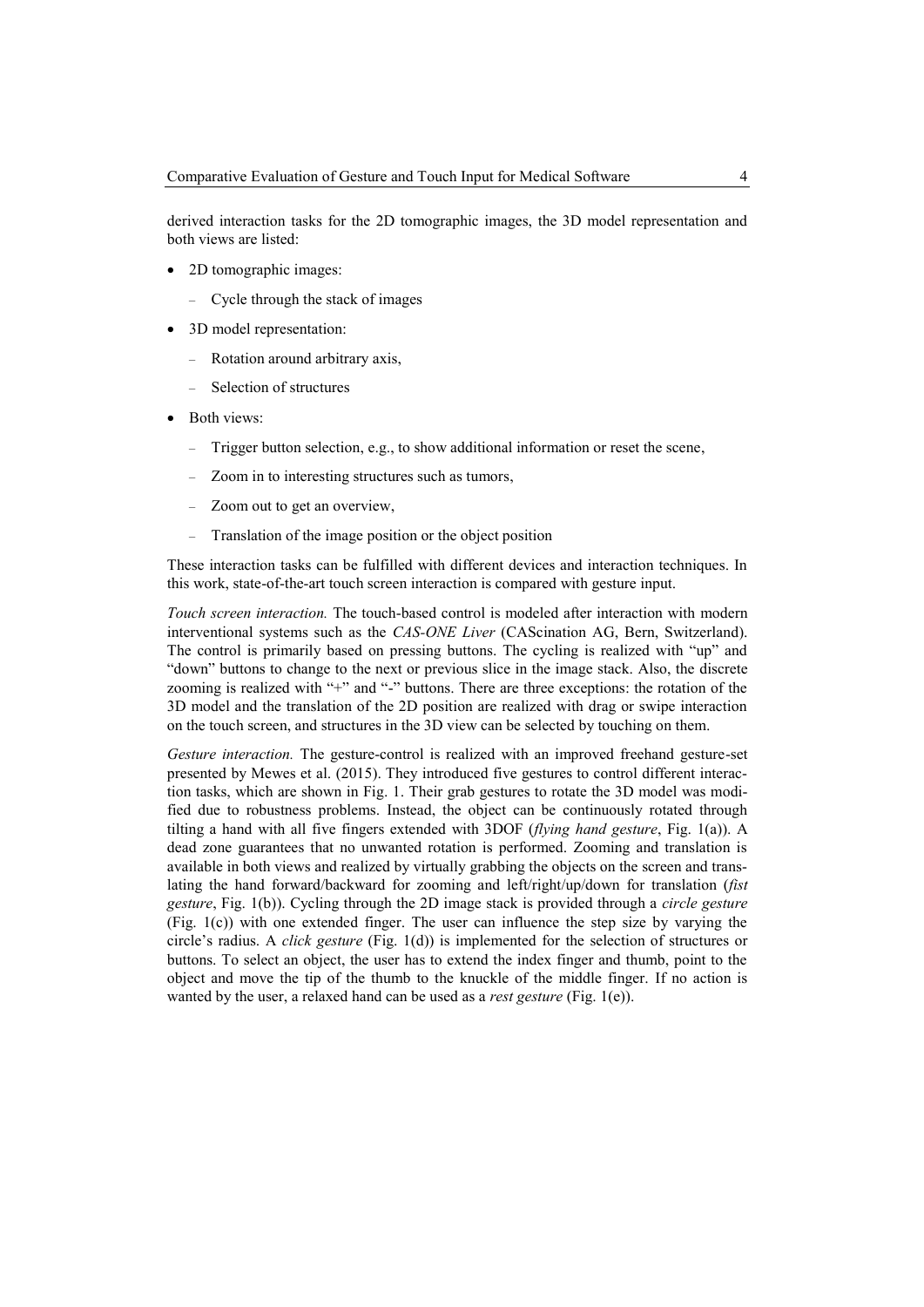

*Fig. 1: The modified freehand gesture set presented from Mewes et al. (2015) with an improved rotation gesture for 3D rotation (a). Instead of rotating the object with a grab gesture, the hand can be tilted to perform 3DOF rotation.*

## 3.2 Experimental Setup

We used the touch screen of the state-of-the-art commercial surgical navigation system *CAS-ONE Liver* for the study. The display is a resistive medical touch screen (ELO 2400 LM 24", Elo Touch Solutions, Inc.), see Fig. 2. To reconstruct the intraoperative setting, a surgical table with a body phantom is placed in front of the user. For gesture control, the Leap Motion Controller (LMC) is used, which is an optical device for observing the user's hands and providing position and orientation data for palm, fingers, bones and joints, which are used to define hand and finger gestures. The LMC is put on the edge of the table within the user's range. Our prototype, which has one mode for touch and one mode for gesture interaction is displayed on the touch screen, which is covered with a sterile transparent drape such as in an operating room. Tomographic image slices and a 3D model from a human liver with a hepatocellular carcinoma serve as test dataset within our study.



*Fig. 2: Experimental setup with touch screen, plastic drape, surgical table and Leap Motion Controller (below hand, (a)). A user is performing tasks with freehand gestures (a) and touch screen interaction (b.) A screenshot of our prototype is shown in (c).*

## 3.3 Study Design

The participants solved five tasks (see Table 1). These were selected based on observations in the operating room and on subsequent discussions with clinical partners. The first inde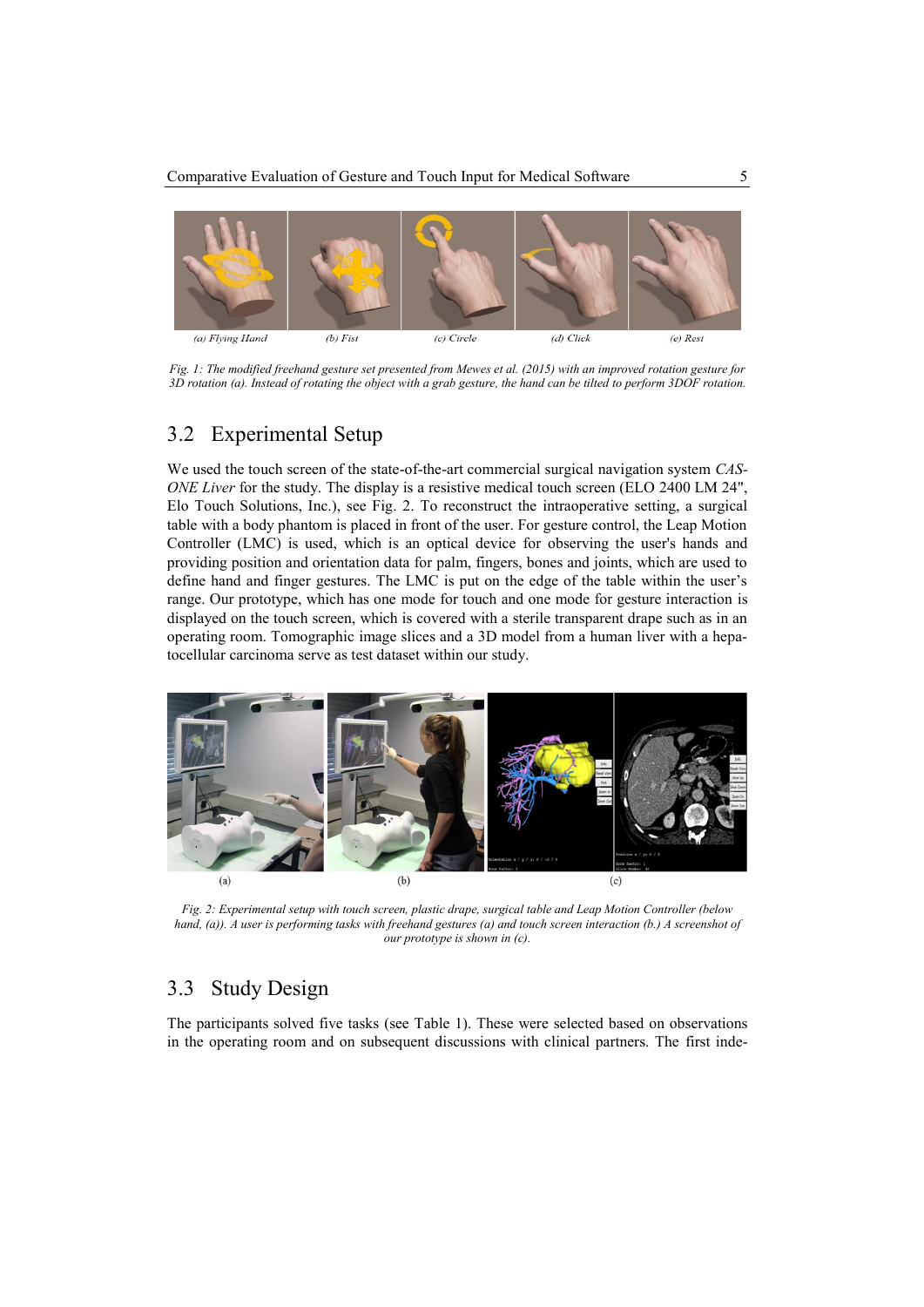pendent variable is the interaction modality which has two levels: touch-based and gesturebased input. We consider the duration of the tasks as a first dependent variable and the intuitiveness of the two input modalities as a second dependent variable. For intuitiveness, we use the QUESI questionnaire (Questionnaire for the subjective consequences of intuitive use) (Hurtienne and Naumann 2010), which contains 14 items grouped into five sub-scales, such as *subjective mental workload* and *perceived achievement of goals* (see Fig. 5). The answer scale is a five-point Likert scale from 1 (fully disagree) to 5 (fully agree). The results of all items can be combined to a single score. Higher scores represents higher probability of intuitive use. The questionnaire is handed out for both input modalities which allows us to compare the two resulting scores.

The experiment is conducted as within-subject design, i.e., every participant fulfills the tasks with both input modalities. This prevents the influence of interpersonal differences. To avoid sequence effects, the experiment is performed as a crossover experiment. Thus, the order of input modalities changes. Here, we randomize the assignment of the order of input modalities. We ensure adaptive randomization (assignment depending on previous assignments) with *biased coin randomization* (Smith 2014). For every *odd* participant number (e.g., the first) a thrown coin decides the sequence of the input modalities: head means touch screen interaction first, then gesture interaction, tail means the opposite. For every *even* participant number, the coin is biased to favor the opposite result. Since we only have two order possibilities, the coin is biased to show tail or head with 100%.

| Task | <b>Description</b>                                                | <b>Gesture</b>      | <b>Touch interaction</b> |
|------|-------------------------------------------------------------------|---------------------|--------------------------|
|      | Identify the range of slices in<br>which a tumor is located in 2D | Circle gesture      | Press buttons            |
| 2    | Zoom the current 2D slice to factor<br>2.0 and center the tumor   | Fist gesture        | Press buttons            |
| 3    | Rotate the 3D model identical to a<br>given model                 | Flying hand gesture | Drag                     |
| 4    | Enlarge the 3D model to zoom<br>factor 2.0                        | Fist gesture        | Press buttons            |
|      | Select the tumor in the 3D view                                   | Click gesture       | Press buttons            |

*Table. 1: Overview of the five tasks and the corresponding gesture or touch interaction to solve it.*

## 3.4 Procedure

First, we handed out a pre-questionnaire with demographic questions and questions about the frequency of use (experience) with *interventional imaging software*, *gesture interaction*, *touch screen interaction on smartphones and tablets*, and *touch screen interaction in an operating room* on a scale from -2 (never) to 2 (very often). The experimental setup including the touchscreen and the leap motion controller were explained after that. Secondly, the medical viewer software was described including its different functionalities. Then, the participants were asked to put on rubber gloves and according to the result of the biased coin method, the participants started with one of the two interaction modalities. For both modali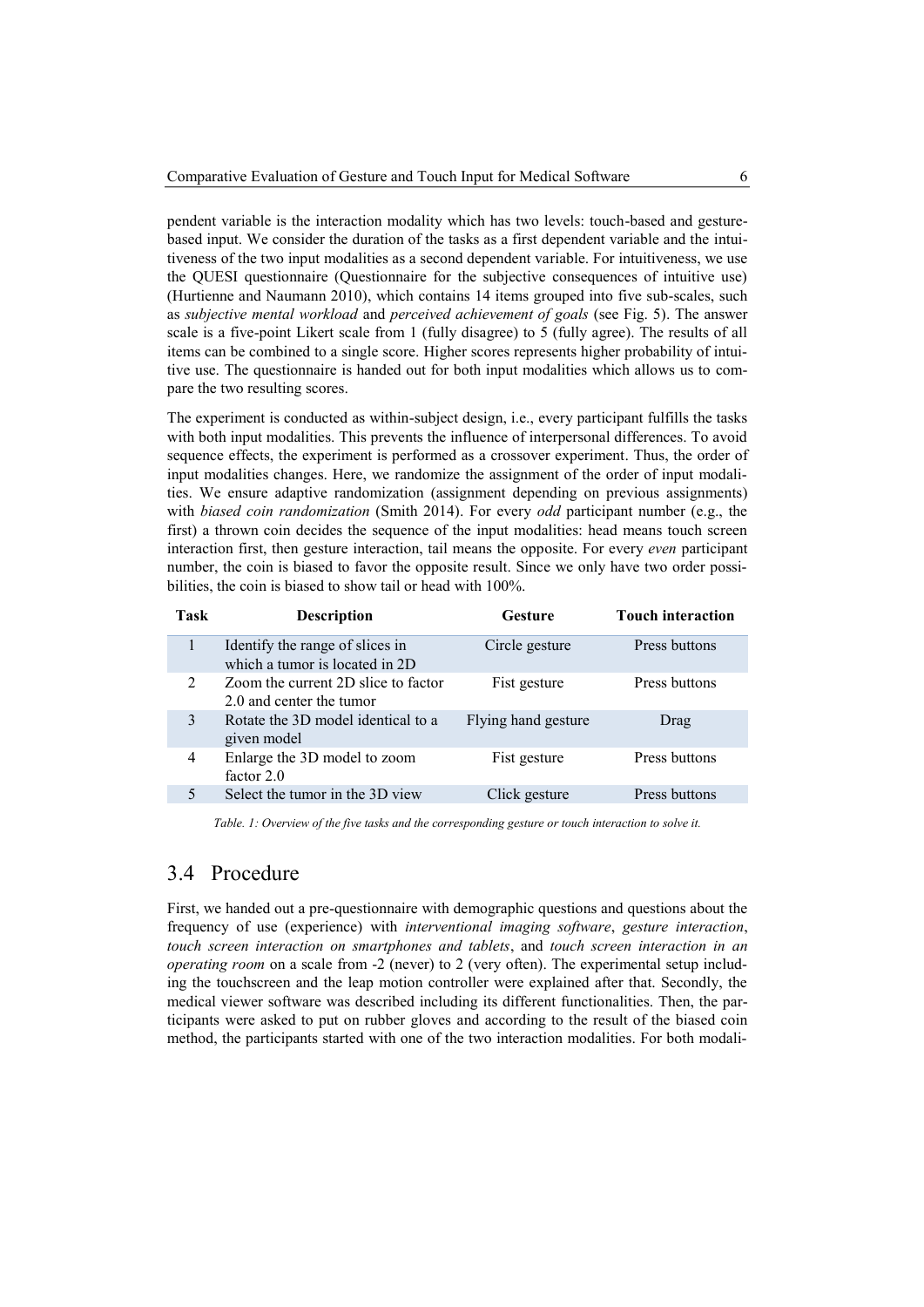ties, the following sequence was the same: First, different functionalities were explained based on the input modality and corresponding gestures were shown, second, the participants could exercise the functions until they were confident in using them, third, the five tasks were stated subsequently and for each task the time was measured by analyzing video recordings and, fourth, the QUESI questionnaire was handed out. After the participants solved the tasks with the second modality and filled out the second questionnaire, they finished the study.

## 4 Results

The study was conducted with ten medical students (7 female, 3 male). Their age ranged from 20 to 27 years ( $M = 22.7$  years) and one of them was left-handed. The experience with different modalities is shown in Fig. 3. The participants had little experience with interventional imaging software ( $M = -1.3$ , rarely; min: -2, max: 1), with gesture interaction ( $M = -1$ 1.3, rarely; min: -2, max: 2) and with touch interaction in the OR (M = -1.5, never; min: -2, max: 0). In contrast, they had more experience with touch interaction on smartphones or tablets ( $M = 1.2$ , often; min: -1, max: 2).



*Fig. 3: Overview of the participants frequency of use with different systems and input modalities on a scale from -2 (never) to 2 (very often).*

The training times for each modality were less than 10 min. The task duration was analyzed by a  $2\times5$  (two conditions: gesture vs. touch  $\times$  five tasks) within-subjects ANOVA. The effects for task duration are shown in Fig. 4. Compared to touch interaction ( $M = 25.4$  s, SD = 35.3 s), the participants needed almost twice as long to perform a task with freehand gestures  $(M = 48.6 \text{ s}, SD = 43.1 \text{ s})$ , reflected in a significant main effect of condition,  $F(1,9) = 17.82$ .  $p < .01$ ,  $\eta^2 = .66$ . Further, the analysis revealed a significant main effect of task (F(4,36) = 22.89,  $p < 0.01$ ,  $\eta^2 = 0.72$ ), indicating the logical fact that different tasks require different times to be executed. The rotation of the 3D model (task 3:  $M = 72.6$  s,  $SD = 51.8$  s) takes the longest time, followed by the identification of the tumors' range of slices (task 1:  $M = 62.0$  s,  $SD = 44.4$  s), zooming of a 2D slice and centering the tumor (task 2: M = 25.0 s, SD = 15.7 s). In contrast, the tasks to zoom the 3D model (task 4:  $M = 12.8$  s,  $SD = 10.9$  s) and select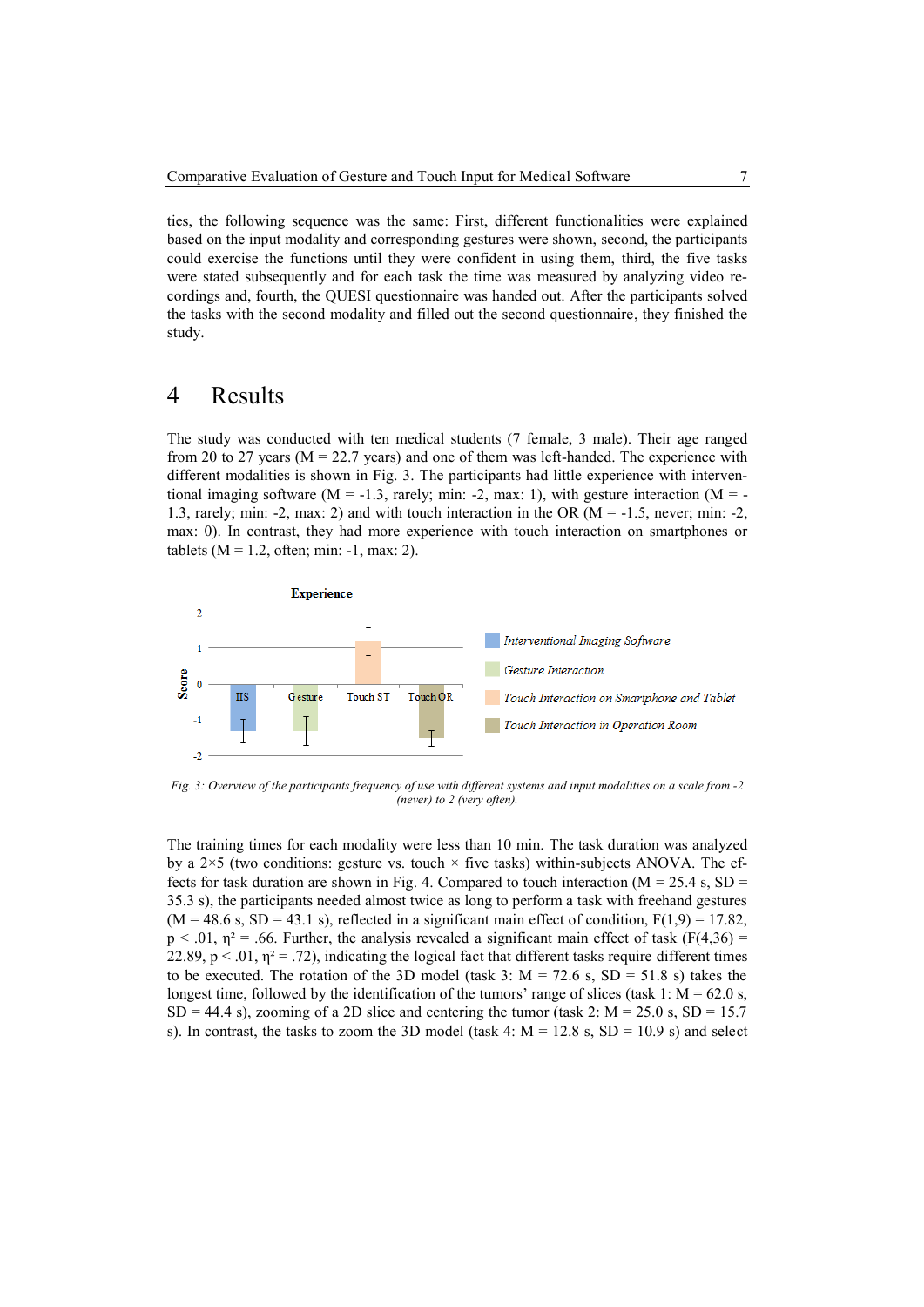the tumor (task 5:  $M = 12.6$ ,  $SD = 17.2$ ) were performed very fast. There was no significant interaction effect (F(4,36) = 2.32, p = .14,  $\eta^2$  = .21), although Fig. 4 implies this: while there seems to be no difference between the two conditions for rotation of the 3D model (task 3: M  $= 68.5$  s, SD = 57.9 s vs. M = 76.7 s, SD = 47.8 s), participants need much longer to identify the range of slices with gestures than with touch interaction (e.g. task 1:  $M = 90.9$  s,  $SD =$ 45.2 s vs.  $M = 33.0$  s,  $SD = 16.0$  s).



*Fig. 4: Comparison of the duration of tasks with freehand gesture and touch screen interaction.*

The intuitiveness measured by the QUESI questionnaire was analyzed with the Wilcoxon signed-rank test (see results in Fig. 5). Overall, users found touch interaction ( $M = 4.2$ ,  $SD =$ 0.5) more intuitive than gesture interaction ( $M = 3.5$ , SD = 0.7), reflected in a significant effect (Wilcoxon-U = -2.5,  $p < .01$ ). After the Bonferroni adjustment of the alpha level for the QUESI sub-scales, significantly higher scores emerged for touch interaction in comparison to gesture interaction only for two dimensions: *mental workload* (Wilcoxon-U = -2.5, p < .01;  $M = 4.1$ ,  $SD = 0.5$  vs.  $M = 3.2$ ,  $SD = 1.0$ ) and *familiarity* (Wilcoxon-U = -2.7, p < .01;  $M = 4.3$ ,  $SD = 0.6$  vs.  $M = 3.4$ ,  $SD = 0.9$ ). However, the data shows a trend for less *perceived effort of learning* for touch interaction (Wilcoxon-U = -2.4, p = .01; M = 4.4, SD = 0.5 vs. M = 3.4, SD = 1.0). There was no significant effect for the subscales *perceived achievement of goals* and *perceived error rate*.



*Fig. 5: Comparison of the intuitiveness of freehand gesture and touch screen interaction.*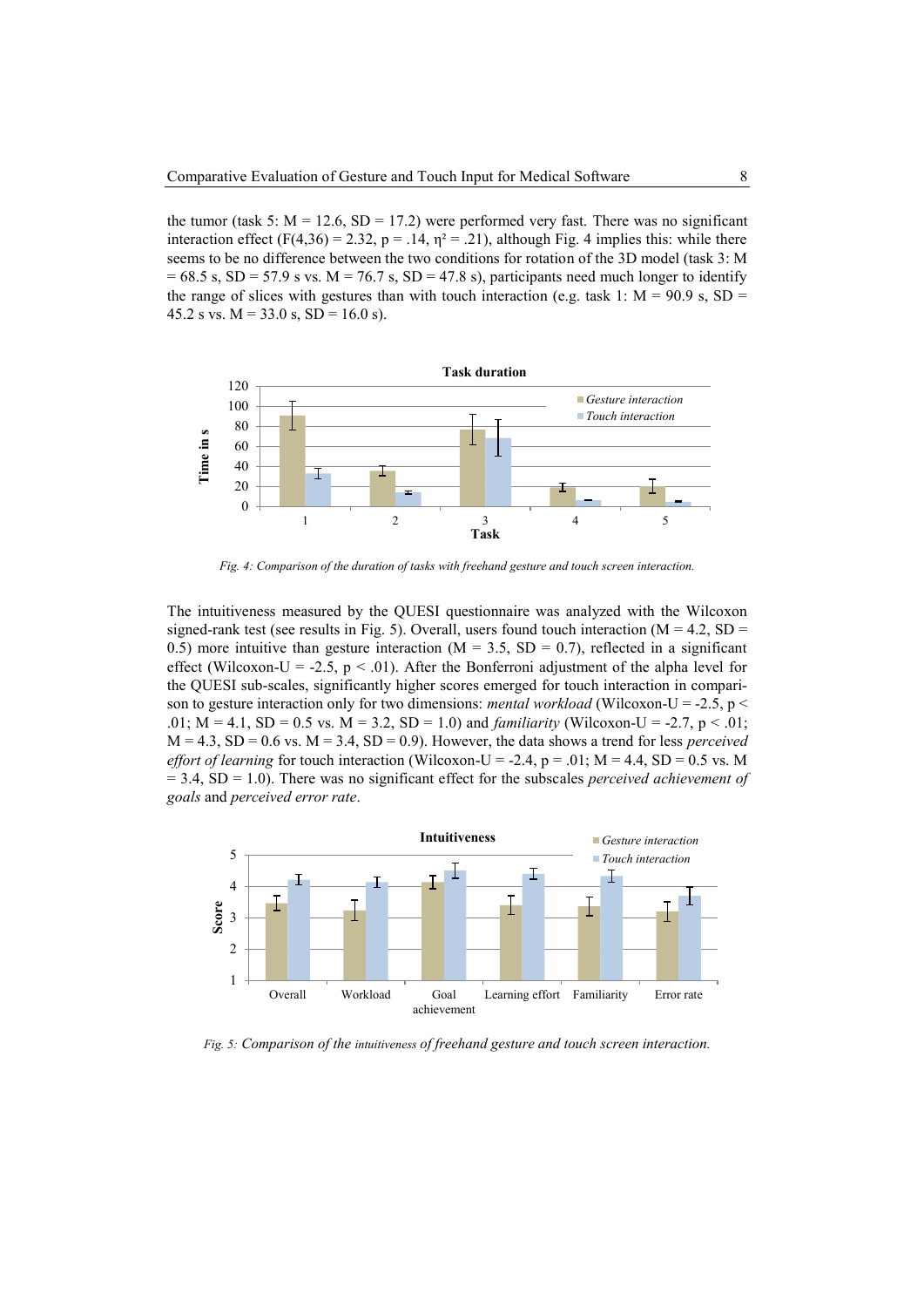# 5 Discussion

Our participants were medical students and thus, had less experience in interventional settings compared to physicians. However, the medical knowledge necessary to fulfill the tasks is fairly basic. The participants showed significantly worse performance with gestures in almost all tasks. Only for 3D rotation there was no significant difference between the two conditions for the task duration. This indicates that for more complex interaction tasks, higher degrees of freedom of freehand gesture interaction can compete with touch interaction. Another fact during gesture interaction influenced the task duration, which is an important indicator for workflow efficiency: some users forgot about the correct execution of gestures, which lead to longer task durations. This issue could be avoided if they had more training time with the gesture interaction.

Although the effect size is relatively high (21 % of explained variance), an interaction effect missed to become significant. Due to the small sample size of ten participants, only very large effects can be identified. With a few more participants, the found interaction has a good chance to become significant.

The advantages of touch compared to gesture interaction was also found in terms of intuitiveness, i.e., the subconscious application of prior knowledge that leads to effective interaction. This explains the significant and marginally significant differences of interaction types on the dimensions *workload*, *learning effort* and *familiarity*. Indeed, if one considers the participants' experience with interaction types (Fig. 3), it stands out that the participants have strong experience with touch interaction and very little experience with gesture interaction, which may also have influenced the performance. However, no subjective differences emerged in terms of effectiveness (*goal achievement* and *error rate*).

Freehand gesture interaction ensures sterility, enables a larger working space, provides more degrees of freedom, and compensates disadvantages of touch screen interaction such as the need for plastic foil and a handicap due to interaction with rubber gloves. Still, touch screen interaction is superior regarding efficiency. To improve freehand gesture interaction, the gesture set needs to be improved regarding robustness and error tolerance and the participants need longer training times to equate lesser experience. Further studies could be performed with physicians. Here, it would be interesting to evaluate if more experience in interventional settings had an influence on the difference between the two input modalities.

#### **Acknowledgements**

This work was partly funded by the German Federal Ministry of Education and Research (BMBF) within the research campus STIMULATE under grant number '13GW0095A'

#### **Contact information**

saalfeld@isg.cs.uni-magdeburg.de